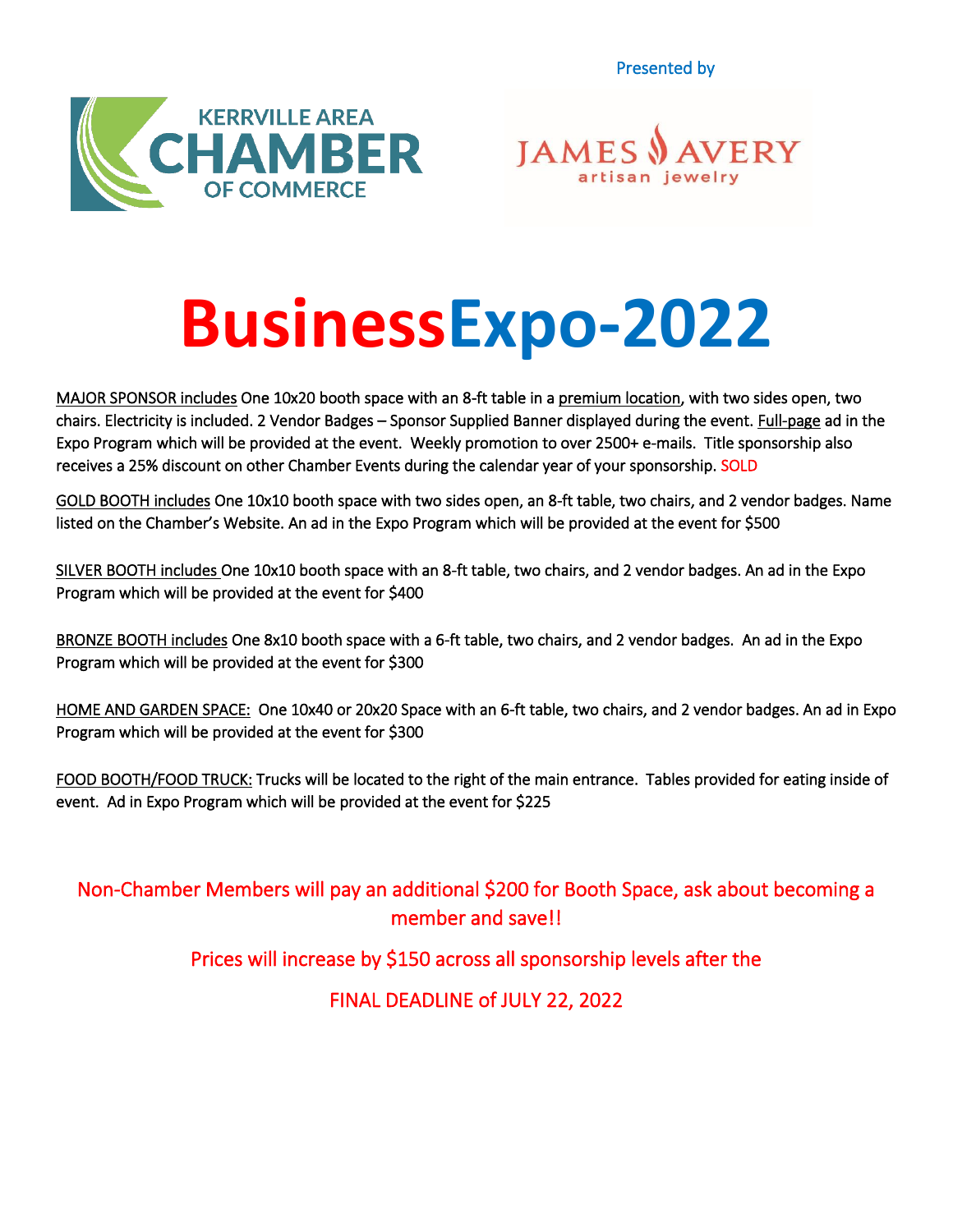Presented by





### **BusinessExpo-2022**

**Friday, August 5 th – First Friday Wine Share - 5:15 p.m. – 8:30 p.m. Saturday, August 6 th - Expo - 10:00 a.m. – 3:00 p.m. Hill Country Youth Event Center – Happy State Bank Expo Hall 3785 Highway 27, Kerrville, TX 78028 FIRST COME FIRST SERVE ON BOOTH LOCATION**

| PLEASE CIRCLE DESIRED SPONSORSHIP:                                                       |                    |          |                                   |
|------------------------------------------------------------------------------------------|--------------------|----------|-----------------------------------|
| Gold Booth - \$500                                                                       | Electricity - \$35 | YES / NO | <b>BOOTH CHOICES:</b>             |
| Silver Booth - \$400                                                                     | Electricity - \$35 | YES / NO | $1^{ST}$ Choice – Booth # _______ |
| Bronze Booth - \$300                                                                     | Electricity - \$35 | YES / NO | $2nd$ Choice – Booth #            |
| Home & Garden Booth - \$300                                                              | Electricity - \$35 | YES / NO | $3rd$ Choice – Booth #            |
| Food Vendor - \$225                                                                      | Electricity - \$35 | YES / NO |                                   |
| The Chamber Accepts: MASTERCARD, VISA, DISCOVER, AMEX, CHECKS OR MEMBERS CAN BE INVOICED |                    |          |                                   |
|                                                                                          |                    |          |                                   |
|                                                                                          |                    |          |                                   |
|                                                                                          |                    |          |                                   |
|                                                                                          |                    |          |                                   |
|                                                                                          |                    |          |                                   |
|                                                                                          |                    |          |                                   |
|                                                                                          |                    |          |                                   |
| SEND COMPLETED APPLICATION TO                                                            |                    |          |                                   |

Kerrville Area Chamber of Commerce \* 1700 Sidney Baker \* Kerrville, Texas 78028 \* FAX TO 830-896-1175 or EMAI[L pilar@kerrvillechamber.biz](mailto:pilar@kerrvillechamber.biz)